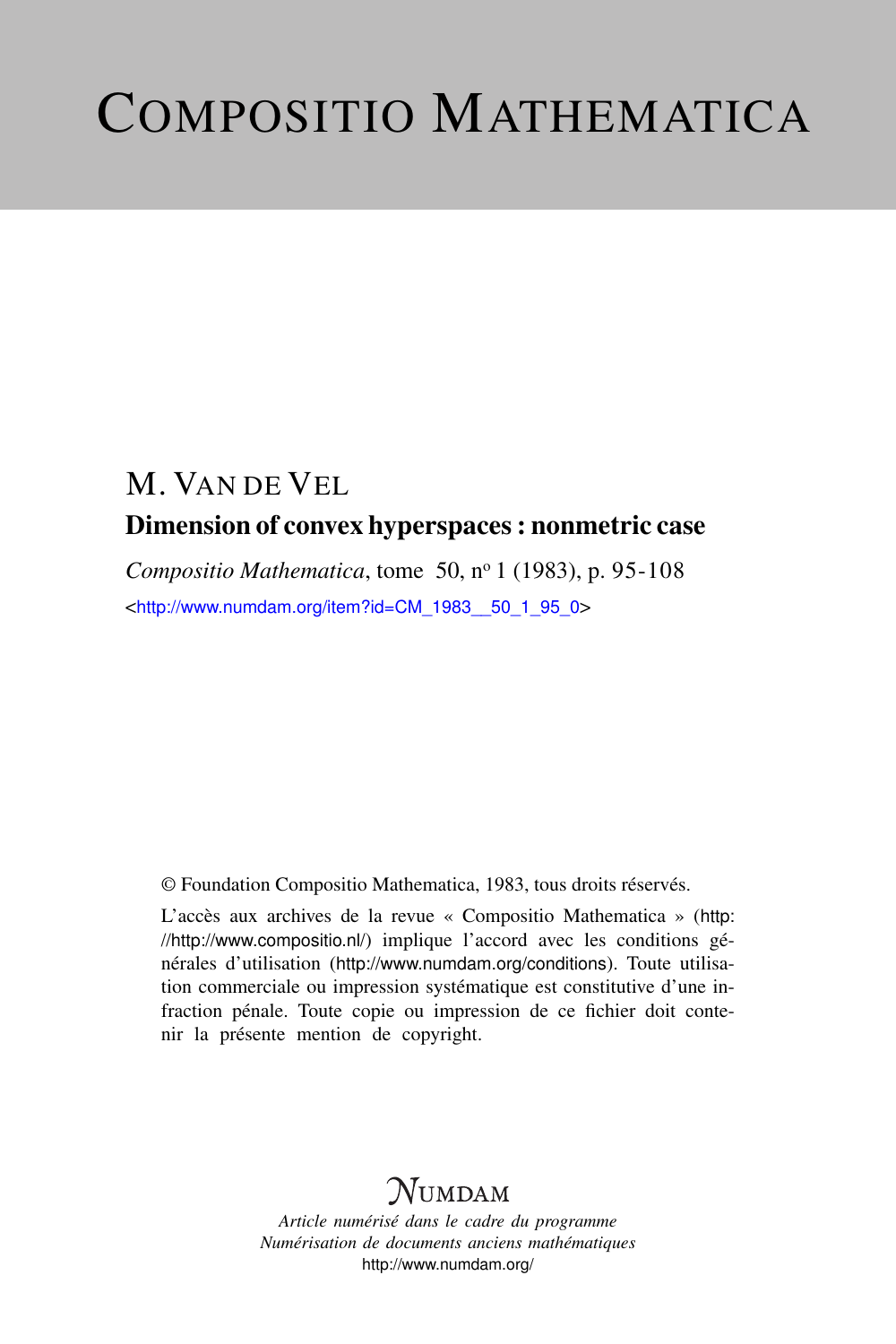## DIMENSION OF CONVEX HYPERSPACES: NONMETRIC CASE

#### M. van de Vel

#### **Abstract**

Equality of rank and convex hyperspace dimension is extended from metric to nonmetric spaces. This is done by means of a quotient technique for convex structures. We determine some invariants of convex hyperspaces and we derive two combinatorial results on subcontinua in a tree.

## 0. Introduction

It was shown in [12, 2.3] that for a separable metric convex structure with connected convex sets, with compact polytopes, and with a certain separation property  $(S_4)$ , the dimension of the convex hyperspace is equal to the rank of the convex structure. The rank  $d = d(X)$  of a convex structure is determined as follows. A set  $F \subset X$  is free if no point of F belongs to the convex hull of the other points of F. For  $n < \infty$ ,  $d \le n$  iff no finite set with  $n + 1$  or more points is free.

For the obtaining of the above result it was necessary to interpret "dimension" both in a topological and in a convex setting. Each of these interpretations is used to derive one inequality between convex hyperspace dimension and rank. For separable metric spaces, both dimension functions were shown to be equal in [10].

Recently, Jan van Mill and the author developed a quotient technique for convex structures, which was used to obtain equality of " topological" and "convex" dimension for nonmetric compact convex structures [6]. We will now use the same quotient technique to derive the above quoted result without metrizability from the metric case. This is the main result:

0.1. THEOREM: Let X be a compact space equipped with a uniform and  $S_4$ convexity with connected convex sets. Then the dimension of  $\mathbb{C}^*(X)$ , the convex hyperspace of  $X$ , equals the rank  $d(X)$  of  $X$ .

The term "dimension" need not be specified, since by the main result of [6] all topological dimension functions ind, Ind, dim coincide with "convex" dimension on compact spaces with a suitable convexity.

AMS Subject Classification: 54B20, 52A01, 54H99, 54F45.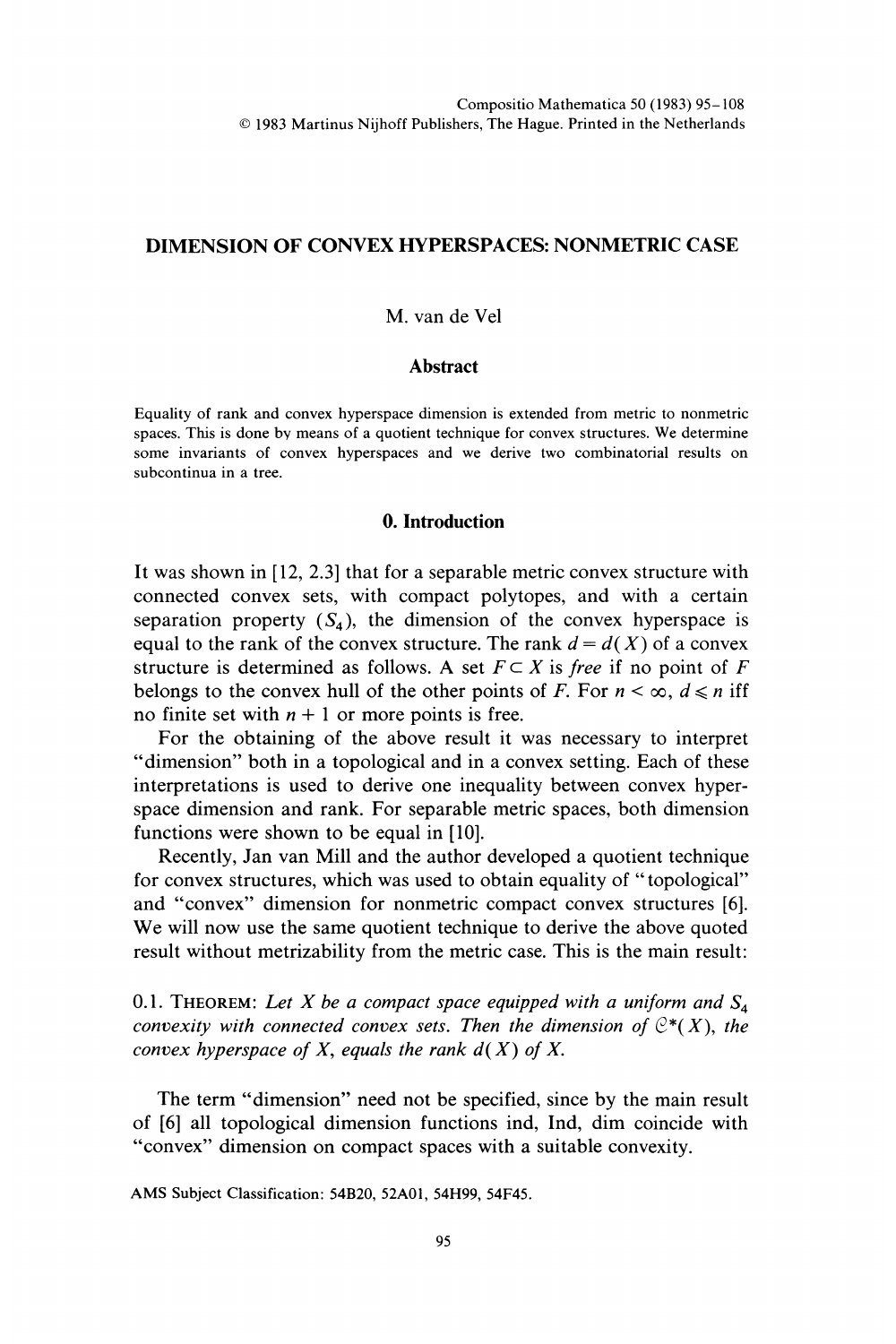From 0.1 we also derive the following result for noncompact spaces:

0.2. THEOREM: Let X be equipped with a uniform and  $S_4$  convexity with connected convex sets and with compact polytopes. Then the convex dimension of  $C^*(X)$  equals the rank  $d(X)$  of X.

According to results in [9], there is a close relationship between the (convex) dimension and certain invariants of a convex structure. For a certain class of convex hyperspaces we determine the exact value of such invariants as the rank and the Radon number, and we apply these results to obtain some combinatorial theorems on subcontinua of trees.

Let us first explain the terminology used above.

## 1. Preliminaries

1.1. ABSTRACT CONVEXITY: A *convex structure* consists of a set  $X$ together with a collection  $C$  of subsets of X, called *convex sets*, such that  $\mathcal C$  is closed under the formation of intersections and of updirected unions. In particular,  $\emptyset$ ,  $X \in \mathcal{C}$ . It will also be assumed throughout that singletons are convex. The family  $C$  is called a *convexity* on X.

The C-hull of a set  $A \subset X$  is the convex set

$$
h(A) = \cap \{C \mid A \subset C \in \mathcal{C}\}.
$$

For finite A,  $h(A)$  is called a *polytope*. A convex set with a convex complement is called a *half-space*. The convex structure  $(X, \mathcal{C})$  has the separation property  $S_4$  if for each two disjoint convex sets C, C' in X there is a half-space  $H$  with

$$
C\subset H,\quad C'\cap H=\emptyset.
$$

See [2,7].

1.2. UNIFORM CONVEXITY: Let  $\mu$  be a uniformity on X, defined in terms of diagonal entourages, and let  $C$  be a convexity on X. Then  $\mu$  is *compatible* with C provided that for each  $U \in \mu$  there is an "associated"  $V \in \mu$  such that for each  $C \in \mathcal{C}$ ,

 $hV[C] \subset U[C]$ .

It is required at the same time that  $C$  be a *topological convexity*, that is: the  $\mathcal{C}$ -polytopes are closed in the (uniform) topology of X.

If X is a topological space, then a topological convexity  $C$  on X is called uniformizable (metrizable) if there exists a (metric) uniformity for X compatible with  $\mathcal{C}$ .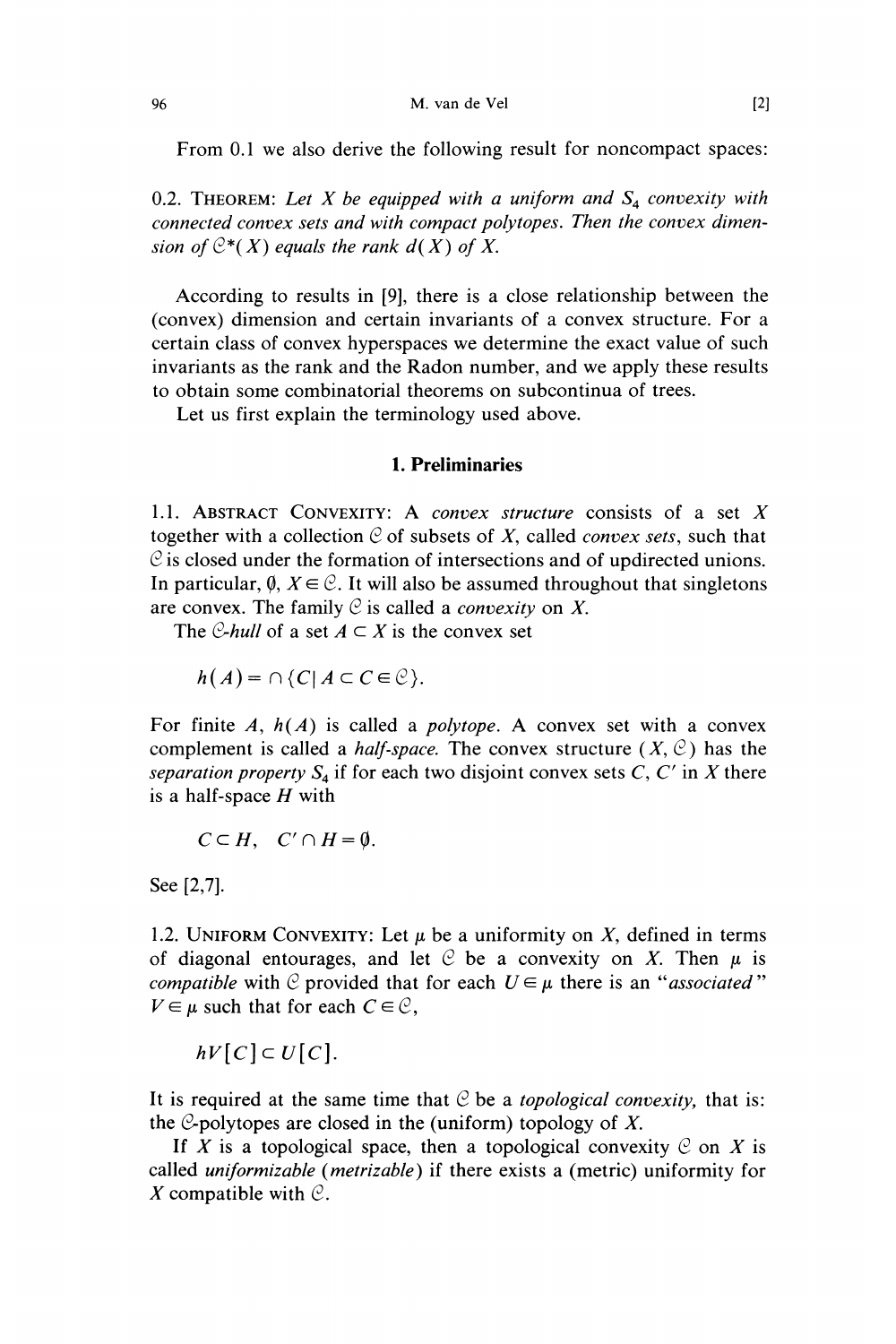For notational convenience, all additional structures on a set  $X$ (topology, uniformity, convexity) will be included in the symbol  $X$ whenever possible. If needed, "the" convexity of  $X$  will be denoted by  $C(X)$ . The collection of all nonempty compact convex sets in X will be denoted by  $C^*(X)$ . Note that  $C^*(X)$  is a subset of the *hyperspace*,  $H(X)$ , of  $X$ , which is the collection of all nonempty closed subsets of  $X$ equipped with the usual Vietoris topology.  $\mathcal{C}^*(X)$ , equipped with the relative topology, will be called the convex hyperspace of X.

In addition to a convex hull operator, a topological convexity on  $X$ also gives rise to a *convex closure operator*  $h^*$ : for  $A \subset X$ ,

$$
h^*(A) = \cap \{C \mid A \subset C, C \subset X \text{ convex closed}\}.
$$

We note that a uniformizable convexity is closure-stable (that is, the closure of a convex set is convex; see [10, 2.4]), whence  $h^*(A) = Ch(A)$ in this case.

1.3. SUBBASE FOR A CONVEXITY: A convexity  $\mathcal C$  on a set X is generated by the family  $S \subset \mathcal{C}$  (which is then called a *subbase for*  $\mathcal{C}$ ) if  $\mathcal{C}$  is the coarsest among all convexities including  $\delta$ . Every family  $\delta$  of subsets of X generates a convexity on X: one first constructs the family  $\mathcal{D}$  of all intersections of subfamilies of  $\delta$ , and the desired convexity is then obtained by taking all unions of updirected subfamilies of  $\mathcal{B}$ .

An essential observation in this process is that all  $C$ -polytopes (except, maybe, the empty one) are obtained already after the first step: every nonempty polytope is the intersection of subbase sets (see [2,7]). Note that a topological convexity is simply a convexity with a subbase of closed sets.

Subbases are involved in constructing a suitable convexity on a convex hyperspace:

1.4. INDUCED CONVEXITY ON A CONVEX HYPERSPACE: Let  $X$  be a topological convex structure. If  $A_1, \ldots, A_n$  are subsets of X, then we write

$$
\langle A_1, \dots, A_n \rangle = \left\{ A \mid A \in H(X), A \subset \bigcup_{i=1}^n A_i, A \cap A_i \neq \emptyset \right\}
$$
  
for  $i = 1, \dots, n \left\}.$ 

Note that the closed sets of the (Vietoris) topology of the hyperspace  $H(X)$  are generated by the sets of type

 $\langle A \rangle$  or  $\langle A, X \rangle$ ,  $A \subset X$  closed.

The *induced convexity* on the convex hyperspace  $C^*(X)$  is defined to be the one generated by the sets of type

 $\langle C \rangle \cap \mathcal{C}^*(X)$  or  $\langle C, X \rangle \cap \mathcal{C}^*(X)$ ,  $C \subset X$  convex closed.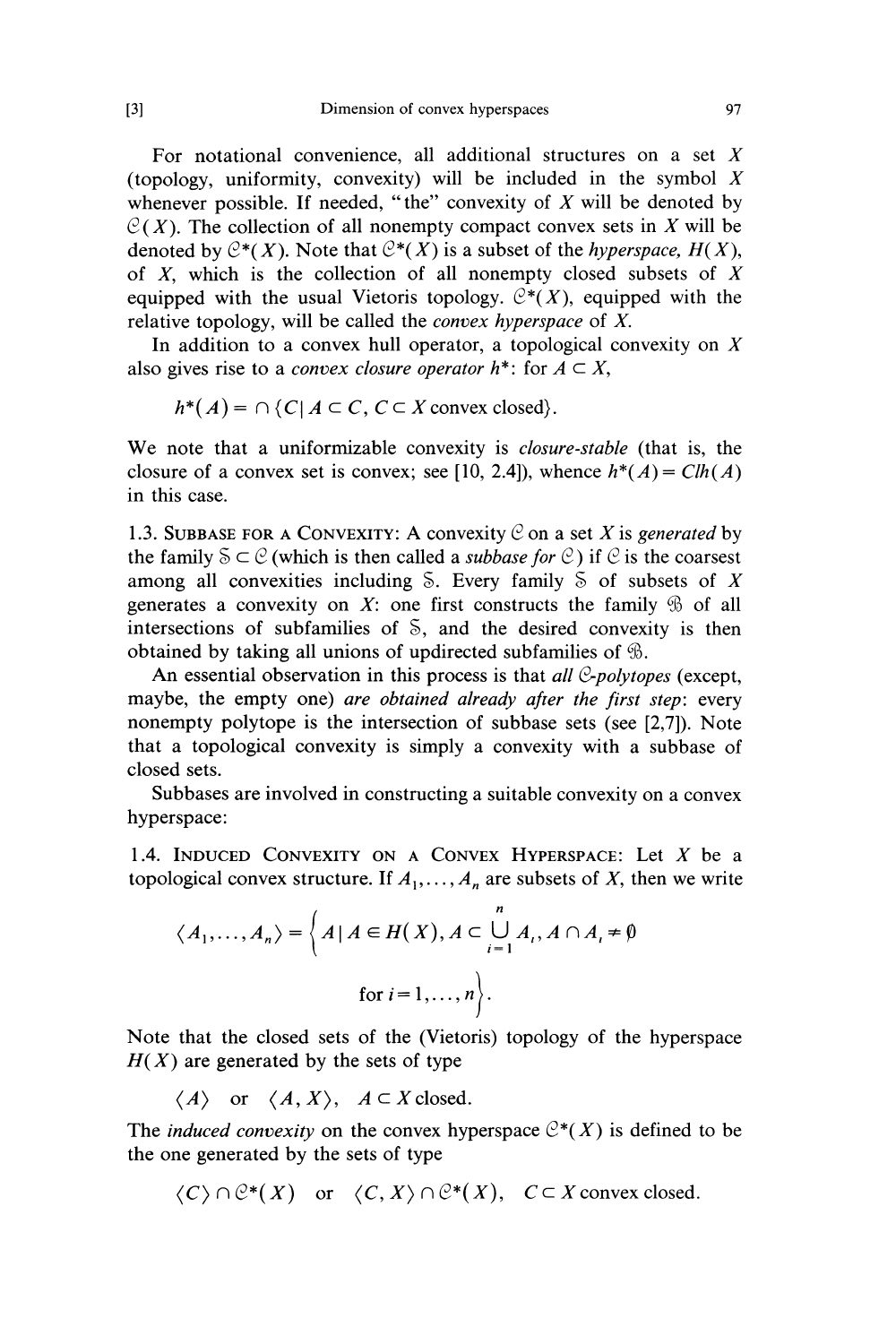Note that this is a topological convexity, since it has a subbase of closed sets.

The fact that polytopes must be subbase intersections was used in [11, 1.1] to obtain the following hull formula: if  $C_1, \ldots, C_n \in \mathcal{C}^*(X)$ , then  $h\{C_1, \ldots, C_n\}$  equals the collection of all  $C \in \mathcal{C}^*(X)$  with the following properties:

(1) 
$$
C \subset h^* \left( \bigcup_{i=1}^n C_i \right)
$$
  
\n(2) if  $c_1 \in C_1, ..., c_n \in C_n$ , then  $C \cap h \langle c_1, ..., c_n \rangle \neq \emptyset$ .

REMARK: The consistent use of  $h$  (hull operator) in all circumstances seems not to lead to ambiguity: the argument of  $h$  will make clear which space is involved.

With most of the terminology available now, let us quote some results for later use.

1.5. THEOREM [11, §1]: Let X be a uniformizable and  $S_4$  convex structure such that the convex closure of the union of two compact convex sets is compact.  $\dagger$  Then the following are true:

- (1) the convex structure  $C^*(X)$  is uniformizable,  $S_4$ , and has compact polytopes;
- (2) if all convex sets in X are connected, then the same is true in  $\mathbb{C}^*(X)$ .

1.6. FACTORIZATION THEOREM  $[6, 3.1]$ : Let X be a compact space equipped with a uniform convexity. Let Y be a topological space, and let  $f: X \rightarrow Y$  be a map. Then there exists a compact space  $\tilde{X}$ , equipped with a uniform convexity, together with a factorization

$$
X \xrightarrow{q} \tilde{X} \xrightarrow{f} Y
$$

of f, such that the following are true:

- (1) q is onto and  $\tilde{C} \subset \tilde{X}$  is convex iff  $q^{-1}(\tilde{C}) \subset X$  is convex;
- (2)  $\tilde{X}$  is  $S_4$  if  $X$  is;
- (3) the weight of the space  $\tilde{X}$  is at most the weight of Y.

A *map* is a continuous function. A function g from a convex structure  $X$ to a convex structure  $X'$  is *convexity preserving* (CP) if the inverse images of convex sets in  $X'$  are convex in  $X$ . Note that there is no condition on direct images, but an equivalent condition is as follows:

$$
gh(F) \subset hg(F)
$$
,  $F \subset X$  finite.

Note that the above  $q$  is a CP map. An additional fact, not needed below,

<sup>&</sup>lt;sup>†</sup> In particular, polytopes are compact.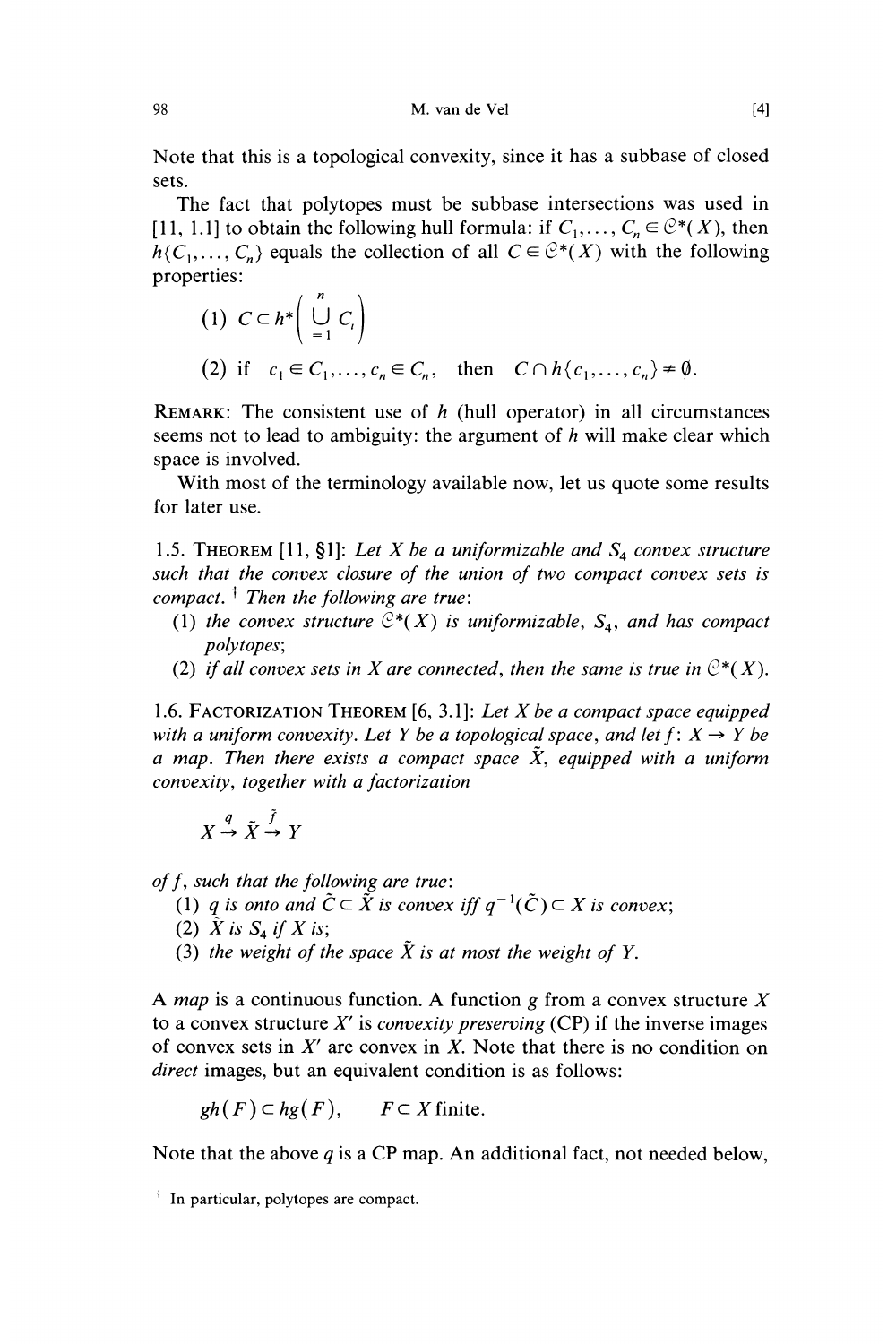is that a direct  $q$ -image of a convex set is also convex. The convex structure  $\tilde{X}$  is called the *quotient of X under q.* 

One other fact, which is not needed below, is that  $\tilde{X}$  is also subject to a dimension restriction. This condition played a mayor role in [6] in obtaining an equality of convex and topological dimension (see 1.8 below).

1.7. CONVEX DIMENSION: The *trace* of a convex structure  $X$  on a subset  $Y$ is obtained by taking on  $Y$  the convexity

 $\{C \cap Y | C \in \mathcal{C}(X)\}.$ 

Let  $X$  now be a topological convex structure. Its *convex small inductive* dimension is defined to be the number cind  $(X) \in \{-1, 0, 1, \ldots, \infty\}$ satisfying the following conditions:

- (1) cind  $X = -1$  iff  $X = \emptyset$ ;
- (2) cind  $X \le n + 1$  (where  $n < \infty$ ) iff for each convex closed set  $C \subset X$ and for each  $x \in X \setminus C$  there exist convex closed sets D, D' in X with

$$
(*)C \subset D \setminus D', \quad x \in D' \setminus D, \quad D \cup D' = X
$$

and cind  $(D \cap D') \leq n$ 

(the pair of sets  $D$ ,  $D'$  with properties  $(*)$  above is usually called a screening of C and x). The set  $D \cap D'$  is equipped with the trace convexity. See [8] for motivation and for detailed results on cind.

1.8. EQUALITY THEOREM  $[6, 3.2]$ : Let X be a compact space equipped with a uniform and  $S_4$  convexity with connected convex sets. Then

ind  $X = \text{Ind } X = \text{dim } X = \text{cind } X$ .

Let us note that a compact space  $X$  has only one uniformity. This simplifies the problem in which circumstances a convexity on  $X$  is uniformizable or metrizable: by [10, 3.3] the following are equivalent for a topological convexity  $C(X)$ :

- (1)  $\mathcal{C}(X)$  is compatible with the unique uniformity on X;
- (2) the convex closure operator  $h^*: H(X) \to \mathcal{C}^*(X)$  is continuous;
- (3)  $C^*(X)$  is closed in  $H(X)$  and for each  $C \in C^*(X)$  and each open set  $O \supset C$  there is a  $D \in \mathcal{C}^*(X)$  with

$$
C\subset\text{int }D\subset D\subset O.
$$

With the notion of rank available from the introduction, let us quote the main theorem of [12]: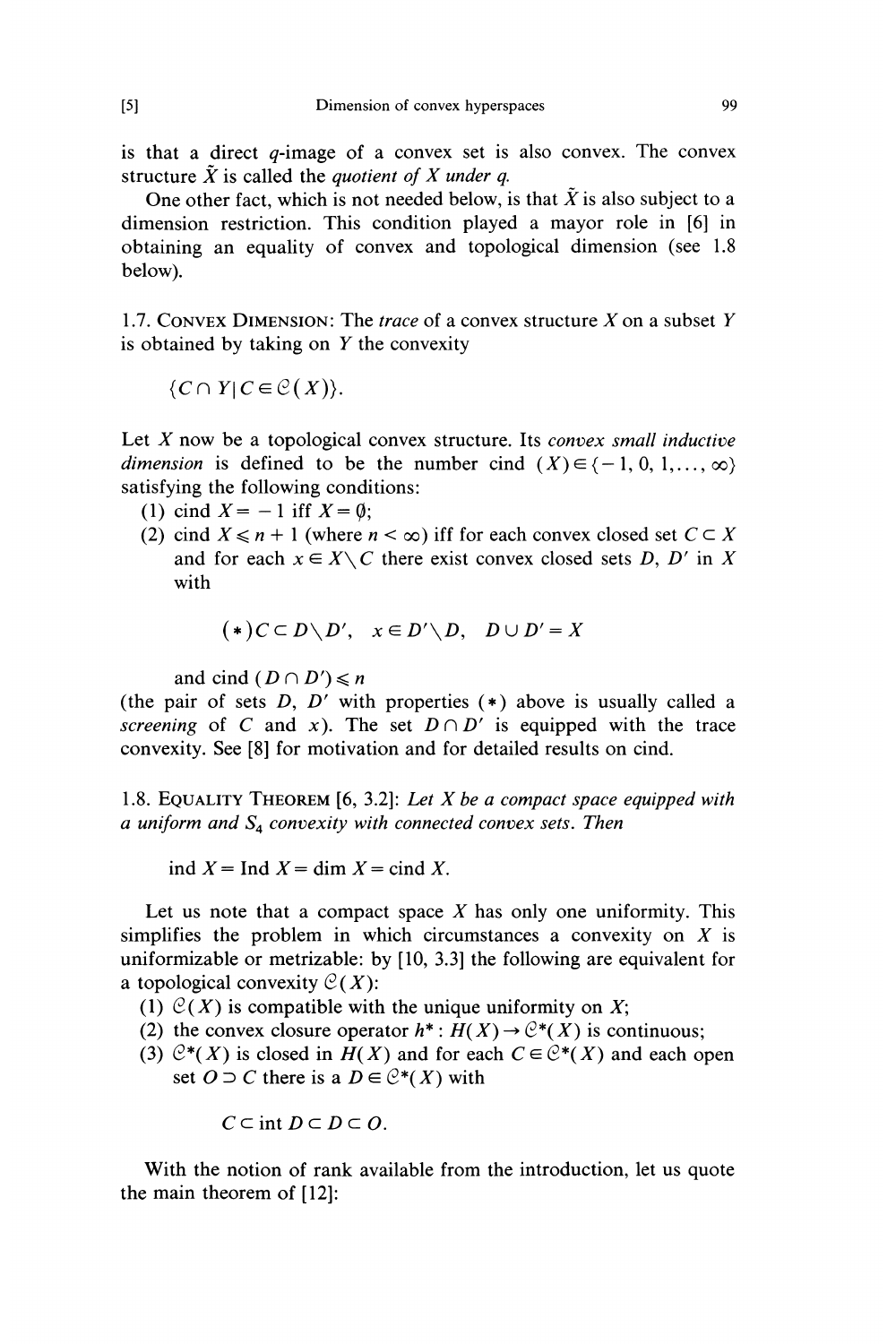1.9. THEOREM: Let X be a separable space equipped with a metrizable  $S<sub>4</sub>$ convexity with connected convex sets and with compact polytopes. If X has more than one point, then

$$
\dim \mathcal{C}^*(X) = d(X).
$$

Note that for a one-point space X, dim  $C^*(X) = 0$ , whereas  $d(X) = 1$ .

#### 2. Proof of the main theorem

We begin with a result on induced maps in convex hyperspaces:

2.1. THEOREM: Let X be a topological convex structure, and let  $X'$  be a completely uniformizable  $S_4$  convex structure with compact polytopes. If  $f: X \rightarrow X'$  is a CP map, then the function

$$
f^* : \mathcal{C}^*(X) \to C^*(X'),
$$

defined by

$$
f^*(C)=h^*f(C),
$$

is well-defined, continuous, and CP.

**PROOF:** If  $C \subset X$  is compact, then  $f(C)$  is compact. By [10, 2.6] the convex closure of a compact set is compact in a completely uniformizable convexity with compact polytopes. Hence  $f^*$  is well-defined. To see that  $f^*$  is continuous, it suffices to show that the convex closure operator of  $X'$  is continuous on compact sets. It is known [10, 2.4] that the hull operator of X' is continuous on *finite* sets. Let  $A \subset X'$  be compact, and let  $O \subset X'$  be open.

Case 1. O meets  $h^*(A)$ . As X' is closure-stable, we find that O meets  $h(A)$ , and hence there exist  $a_1, \ldots, a_n \in a$  with  $h\{a_1, \ldots, a_n\} \cap O \neq \emptyset$ . As h is continuous on finite sets, there exist neighborhoods  $O_i$  of  $a_i$ , such that  $h\{a'_1, \ldots, a'_n\}$  meets O whenever  $a'_i \in O_i$ ,  $i = 1, \ldots, n$ . Hence for each  $A' \in \langle O_1, \ldots, O_n, X \rangle$ ,  $h^*(A)$  meets O.

*Case 2.*  $h^*(A) \subset O$ . As  $h^*(A)$  is compact and as  $X' \setminus O$  is closed, there is a uniform diagonal neighborhood  $U_0$  of X' with  $U_0[h^*(A)] \subset O$ . Let  $U_1$ be a uniform diagonal neighborhood with  $U_1 \cup U_1 \subset U_0$ , and let the uniform diagonal neighborhood V be associated to  $U_1$ . For

$$
C = h(V[h^*(A)])
$$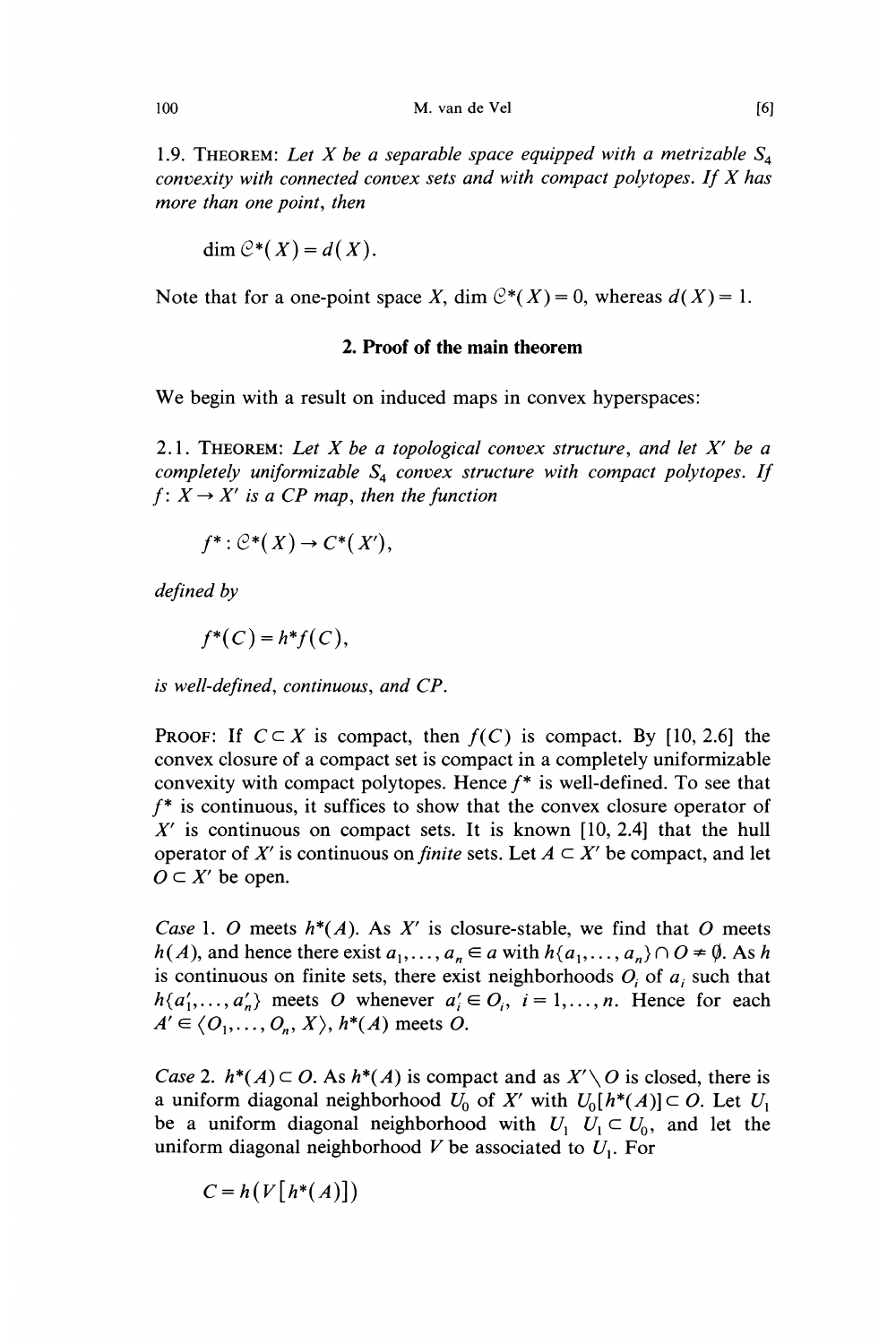we find that

$$
A\subset h^*(A)\subset\text{int }C,
$$

and that

$$
\overline{C} \subset U_1[C] = U_1[hV[h^*(A)]] \subset U_1[U_1[h^*(A)]]
$$
  

$$
\subset U_0[h^*(A)] \subset O.
$$

Hence if  $A' \subset \text{int } C$ , then  $h(A') \subset C$  and consequently

$$
h^*(A') \subset \overline{C} \subset O,
$$

establishing continuity of  $h^*$  on compact sets.

We finally show that  $f^*$  is CP. It suffices to prove that for each finite collection  $\mathfrak{F} \subset \mathcal{C}^*(X)$ ,

$$
f^*h(\mathfrak{F})\subset h(f^*(\mathfrak{F})).
$$

Let  $\mathfrak{F} = \{C_1, \ldots, C_n\}$ , and let

$$
C\in h\{C_1,\ldots,C_n\}.
$$

Then

$$
C\subset h^*\bigg(\bigcup_{i=1}^n C_i\bigg),\,
$$

and it directly follows that

$$
f^*(C) = h^*(f(C)) \subset h^* f h^* \left( \bigcup_{i=1}^n C_i \right) \subset h^* \left( \bigcup_{i=1}^n f(C_i) \right)
$$

$$
\subset h^* \left( \bigcup_{i=1}^n f^* C_i \right).
$$

Next, let  $d_i \in f^*(C_i)$  for  $i = 1, ..., n$ , and suppose that

$$
f^*(C) \cap h\{d_1,\ldots,d_n\} = \emptyset.
$$

By  $[V_4, 2.5]$  there exists a CP map  $g: X' \rightarrow [0,1]$  ([0,1] with "linear" convexity) such that

$$
gf^*(C) = \{0\}; gh\{d_1, \ldots, d_n\} = \{1\}.
$$

Note that  $g^{-1}(1)$  is a closed half-space of X' meeting  $h^*f(C_i)$ . Hence  $g^{-1}(1)$  meets  $f(C_i)$ , for otherwise there is a  $t < 1$  with

$$
gf(C_i)\subset [0, t],
$$

101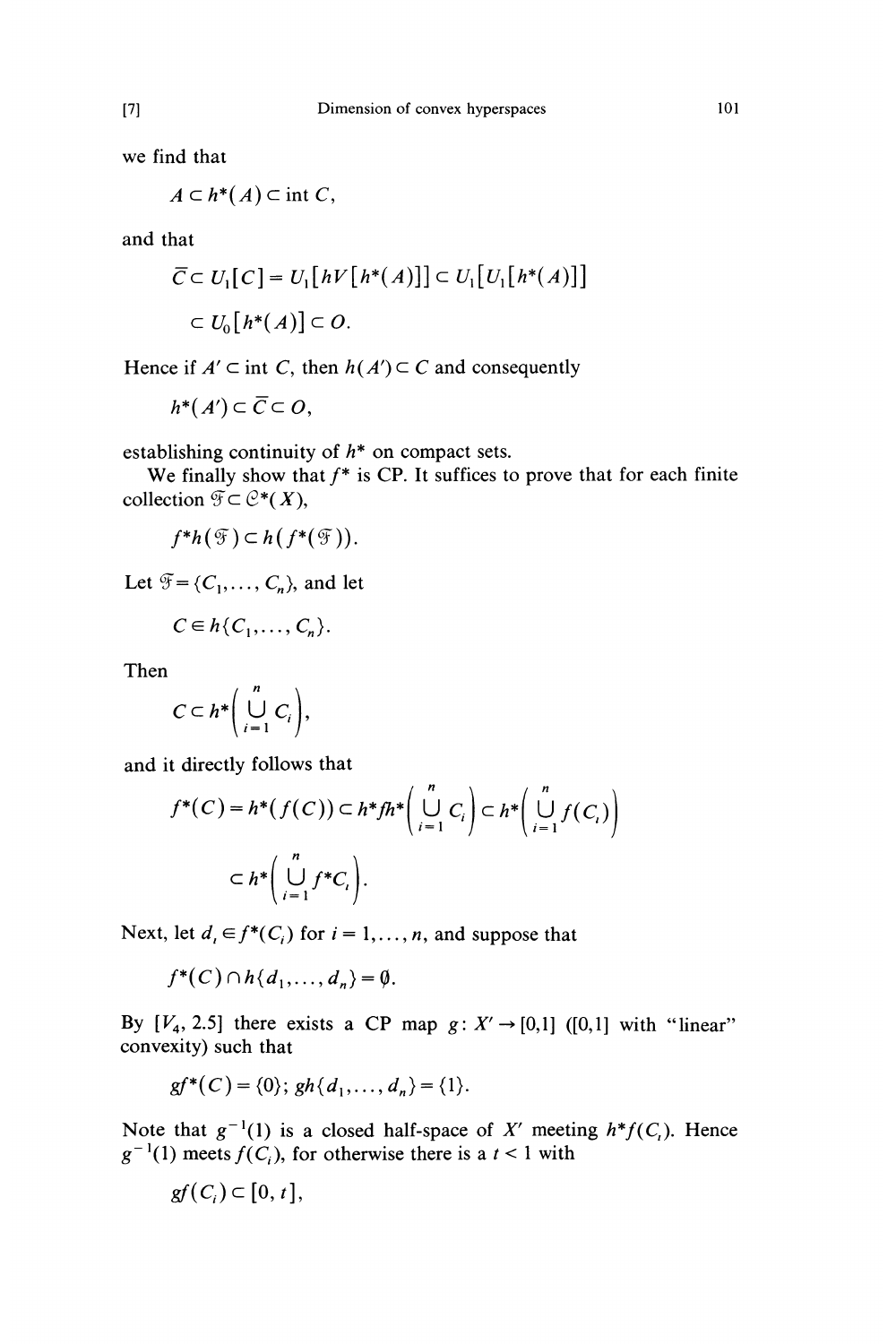and then

$$
h^*f(C_i)\subset g^{-1}[0,t].
$$

Fix  $c_i \in C$ , with  $gf(c_i) = 1$ . Then

$$
gfh\{c_1,\ldots,c_n\} \subset gh\{fc_1,\ldots,fc_n\} = \{1\}.
$$

However, as C meets  $h(c_1, \ldots, c_n)$ , we obtain that  $gf(C)$  includes 1, contradicting that

$$
gf(C) \subset gf^*(C) = \{0\}. \qquad \Box
$$

2.2. PROOF OF THE MAIN THEOREM: Let  $X$  be a compact space with a uniform  $S_4$  convexity, the convex sets of which are connected. By [12, 2.1] the "convex" dimension of  $C^*(X)$  does not exceed the rank of X. As noted in 1.5 above,  $C^*(X)$  carries a uniform  $S_4$  convexity with connected convex sets, and  $C^*(X)$  is compact, being a retract of  $H(X)$  under convex closure. Hence by 1.8, the "convex" dimension of  $C^*(X)$  is simply dim  $C^*(X)$ , showing that

$$
\dim \mathcal{C}^*(X) \leq d(X).
$$

In order to see that

 $d(X) \leq d$ im  $\mathcal{C}^*(X)$ ,

we show that for all  $n \geq 1$ ,

$$
n \leq d(X) \Rightarrow n \leq \dim \mathcal{C}^*(X).
$$

Note that  $n = 1$  is a trivial case, since X is connected and has more than one point, whence dim  $X \ge 1$ , and consequently dim  $C^*(X) \ge 1$  since X is a closed subspace of  $C^*(X)$ .

So assume  $n > 1$ , and let

$$
F = \{x_1, \dots, x_n\}
$$

be a free set in X with exactly *n* points. For each  $k = 1, \ldots, n$  we put

 $F_k = F \setminus \{x_k\}$ 

for convenience. Then there exist CP maps ([0,1] with "linear" convexity)

 $f_k: X \to [0,1]$ 

with  $f_k(F_k) = \{0\}$  and  $f_k(x_k) = 1, k = 1, \ldots, n$ . This leads to a CP map

$$
f = (f_1, ..., f_n) : X \to [0,1]^n
$$

(the n-cube carries the " subcube" convexity).

102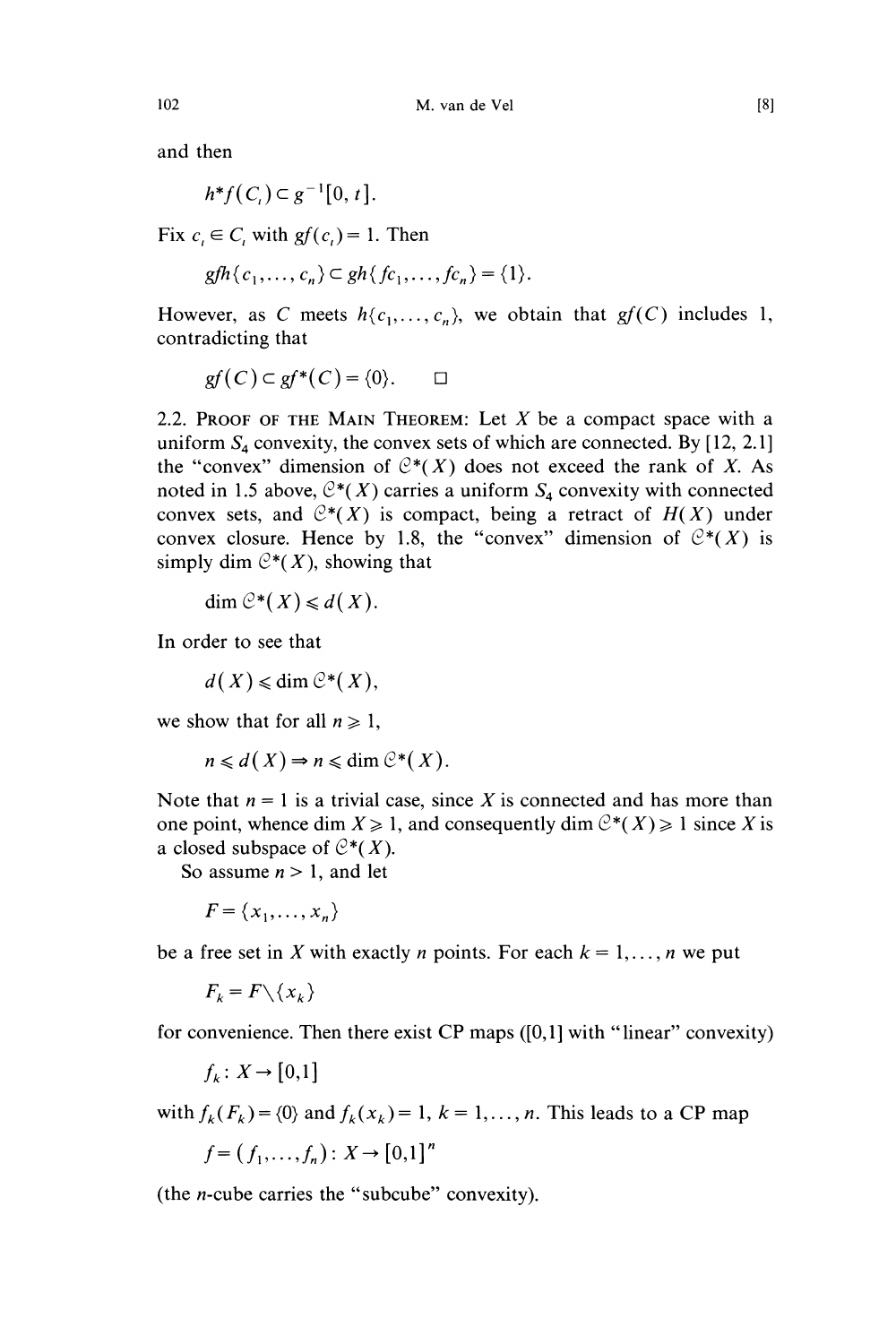By 1.6, there is a factorization

$$
X \stackrel{f}{\rightarrow} [0,1]^n
$$
  
 
$$
q \searrow \tilde{f} \nearrow
$$
  
 
$$
\tilde{X}
$$

of f, where  $q: X \to \tilde{X}$  is a CP quotient,  $\tilde{X}$  is a uniform  $S_4$  convex space, and the weight of the topological space  $\tilde{X}$  is at most the weight of  $[0,1]^n$ . In particular,  $\tilde{X}$  is metrizable. Note that  $\tilde{f}$  is CP since for each convex set  $C \subset [0,1]^n$ .

$$
q^{-1}(\tilde{f}^{-1}(C)) = f^{-1}(C),
$$

which is convex in X. Let  $\tilde{f}_k$  be the  $k^{\text{th}}$  component function of  $\tilde{f}_k$ . Note that

$$
f_k = \tilde{f}_k \circ q.
$$

Hence,

$$
\tilde{f}_k(qx_k) = 1,
$$

whereas

$$
\tilde{f}_k(qF_k) = \{0\} \qquad (k = 1, \ldots, n).
$$

It follows that  $q(F)$  is a free collection in  $\tilde{X}$  with n points, that  $d(\tilde{X}) \ge n$ , and by 1.9 (the main theorem for the metric case), that dim  $C^*(\tilde{X}) \ge n$ . By Theorem 2.1,  $q$  induces a CP map

$$
q^*: \mathcal{C}^*(X) \to \mathcal{C}^*(\tilde{X}),
$$

which is onto because  $q$  is onto. A CP map does not raise (convex) dimension by [8, 4.8], from which it finally follows that

dim  $\mathcal{C}^*(X) \geq n$ .  $\Box$ 

The above result enables us to derive a similar theorem, valid for noncompact spaces as well:

2.3. PROOF OF THEOREM 0.2: Let X be equipped with a uniform  $S_4$ convexity having connected convex sets and compact polytopes. To see that

(1) 
$$
cind \mathcal{C}^*(X) \leq d(X)
$$
,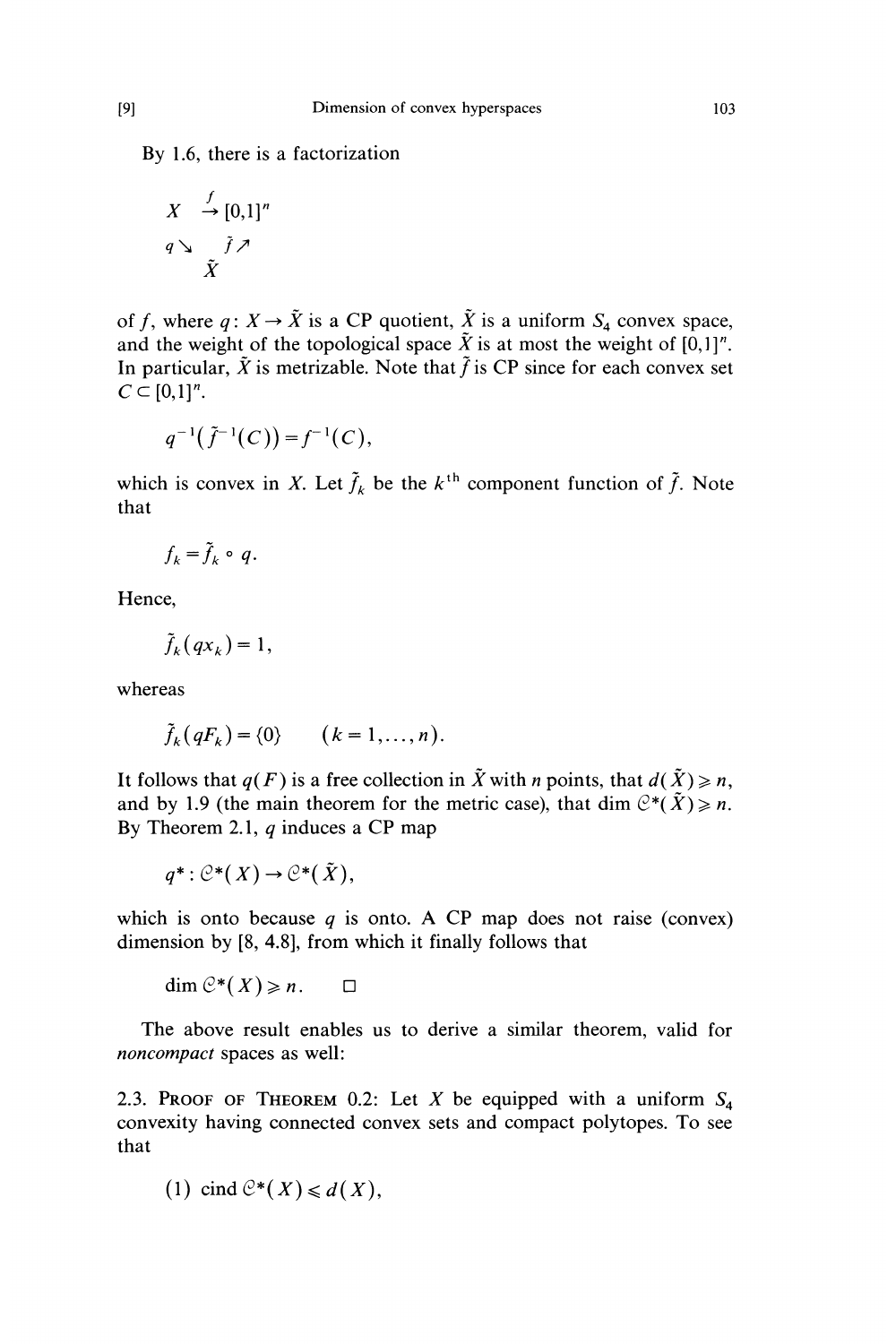we may assume that  $d(X) < \infty$ . Then the induced hyperspace convexity is "nice enough" to allow application of most results of convex dimension theory, [12, 1.7]. By [8, 4.5], there is a polytope

$$
h\{C_1,\ldots,C_n\}
$$

in  $C^*(X)$  with

$$
cind \mathcal{C}^*(X) = cind h\{C_1,\ldots,C_n\}.
$$

Note that  $C_1, \ldots, C_n$  are compact convex sets in X, and hence that

$$
C = h^* \left( \bigcup_{i=1}^n C_i \right)
$$

is compact convex too. Then  $\langle C \rangle \cap \mathcal{C}^*(X)$  equals the convex hyperspace of C, and it is also a convex subset of  $C^*(X)$ , including the polytope  $h\{C_1, \ldots, C_n\}$ . Hence

$$
cind \mathcal{C}^*(X) = cind \mathcal{C}^*(C).
$$

C being compact, it follows from 1.8 and 0.1 that

cind  $\mathcal{C}^*(C)$  = dim  $\mathcal{C}^*(C)$  = d(C),

where, obviously,  $d(C) \le d(X)$ . This establishes (1).

On the other hand, if  $n \le d(X)$ , then there is a free collection F in X with exactly *n* points, whence by 0.1 and by  $[8, 2.5]$ 

$$
n \leq d(h(F)) = \text{cind }\mathcal{C}^*(h(F)) \leq \text{cind }\mathcal{C}^*(X). \qquad \Box
$$

It appears from [9] that (convex) dimension is rather closely related to certain "classical" invariants of convex structures. As a matter of observed fact, convex dimension is usually much easier to compute than the rather combinatorially behaved invariants. In this way, it is a considerable step forwards to possess information on convex dimension, like in the case of convex hyperspaces. By way of example, let us derive some "dependency" results for subcontinua of a tree, which seem difficult to obtain "by hand". The first result, 2.4, is more or less auxilliary to 2.5.

2.4. THEOREM: Let T be a compact tree with n endpoints  $(2 \le n \le \infty)$ , let  $r > 2n$ , and let  $C_1, \ldots, C_r$  be nonempty subcontinua. Then there is an  $i \in \{1, \ldots, r\}$  such that

(1) every connected set including all  $C_i$ ,  $j \neq i$  also includes  $C_i$ ;

(2) every connected set meeting all  $C_i$ ,  $j \neq i$  also meets  $C_i$ . Moreover, the lower bound for r is sharp.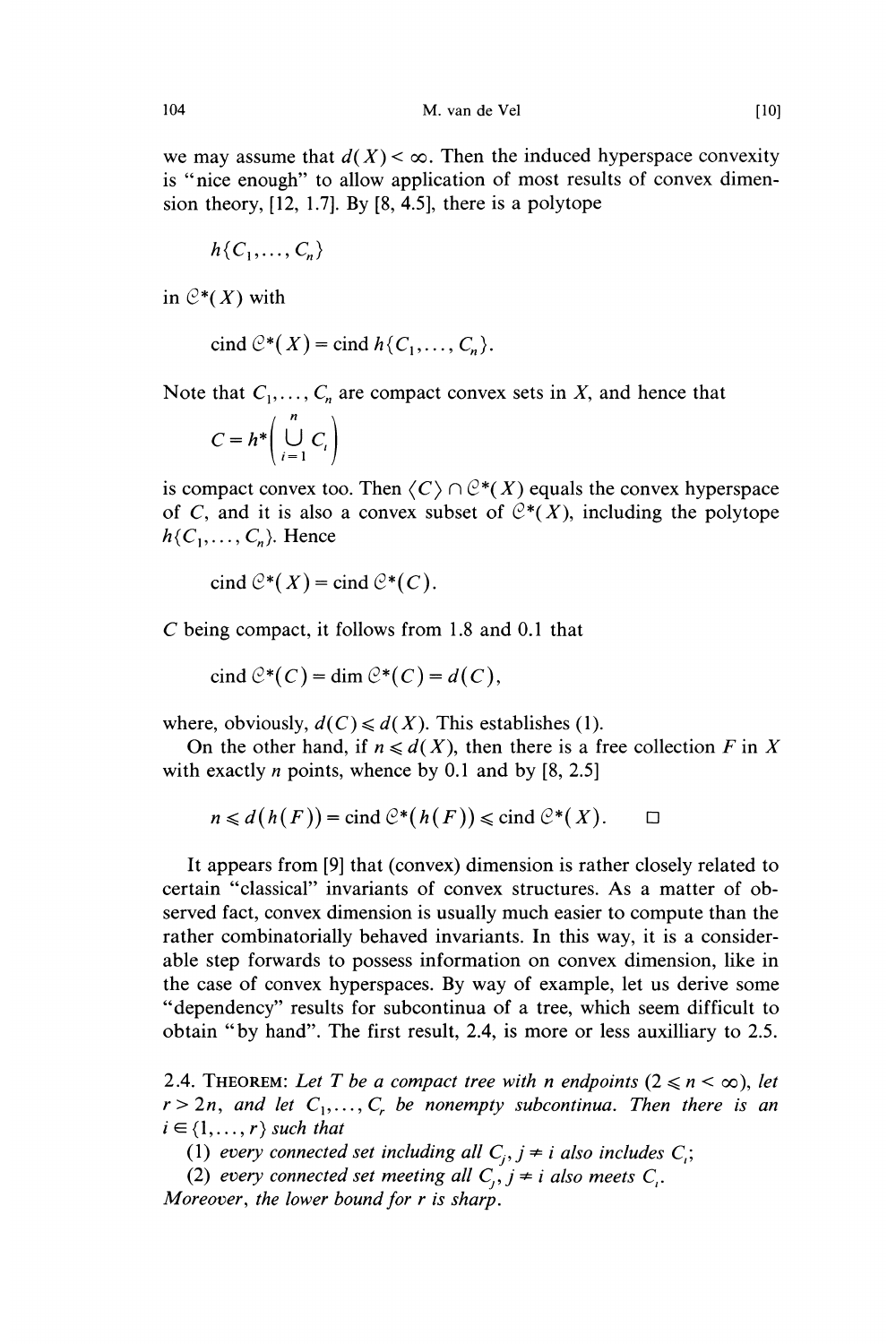2.5. THEOREM: Let T be a compact tree with n endpoints  $(2 \le n \le \infty)$ , and let r be such that  $C(r,[r/2]) > 2n$ . If  $C_1, \ldots, C_r$  are nonempty subcontinua, then there is a partition  $I \cup II$  of  $\{1, \ldots, r\}$  such that

(1) every connected set including all  $C_i$ ,  $i \in I$ , intersects every connected set meeting all  $C_i$ ,  $j \in H$ ;

(2) idem, with  $I$  and  $II$  interchanged.

Moreover, the lower bound for r is sharp.

 $[r/2]$  designates the lower integer approximation to  $r/2$ , and  $C(q, p)$ denotes the number of combinations of  $p$  elements in a  $q$ -point set. Here are some examples of lower bounds for r in 2.5:

$$
n = 2: r \ge 4; n = 3, 4: r \ge 5; n = 5, \dots, 9: r \ge 6;
$$
  

$$
n = 10, \dots, 17: r \ge 7.
$$

It is somewhat surprising (especially in 2.5) that the number of endpoints is the only information needed.

Let us first discuss some concepts needed for our proofs. A convex structure is *binary* (or: has Helly number  $\leq 2$ ) if every finite collection of pairwise intersecting convex sets has a common point.

The generating degree, gen  $(X)$ , of a convex structure X is defined in [11, 2.1] as follows. For  $n < \infty$ , gen  $(X) \le n$  iff there is a subbase for the convexity  $C(X)$  which can be decomposed into (at most) *n* totally ordered subfamilies. This invariant was introduced to obtain an upper estimate for the rank  $d(X)$  of X: if X has more than one point, then  $d(X) \le \text{gen}(X)$ , as was observed in [11, 2.2].

The Radon number,  $r(X)$ , of a convex structure X can be defined as follows: For  $n < \infty$ ,  $r(X) \le n$  iff for each finite set  $F \subset X$  with  $n + 1$  or more points there is a partition  $F_1 \cup F_2$  of F with  $h(F_1) \cap h(F_2) \ne \emptyset$  (the set F is then called "dependent", and  $F_1, F_2$  is a Radon partition of F). See [9,1.3].

The following auxilliary result almost directly leads to 2.4, and will be used in the proof of 2.5 as well:

2.6. LEMMA: Let X be a uniformizable,  $S_4$ , and binary convex structure such that the convex closure of the union of two compact convex sets is compact again.  $<sup>†</sup>$  Then</sup>

 $d(\mathcal{C}^*(X)) \le d(X) + \text{gen}(X).$ 

**PROOF.** Let  $d = d(X)$  and  $g = \text{gen}(X)$ . We may assume that  $d < \infty$  and

105

<sup>&</sup>lt;sup> $\dagger$ </sup> In view of a result in [7, 2.9] on binary convexities, this condition is actually equivalent with compactness of polytopes.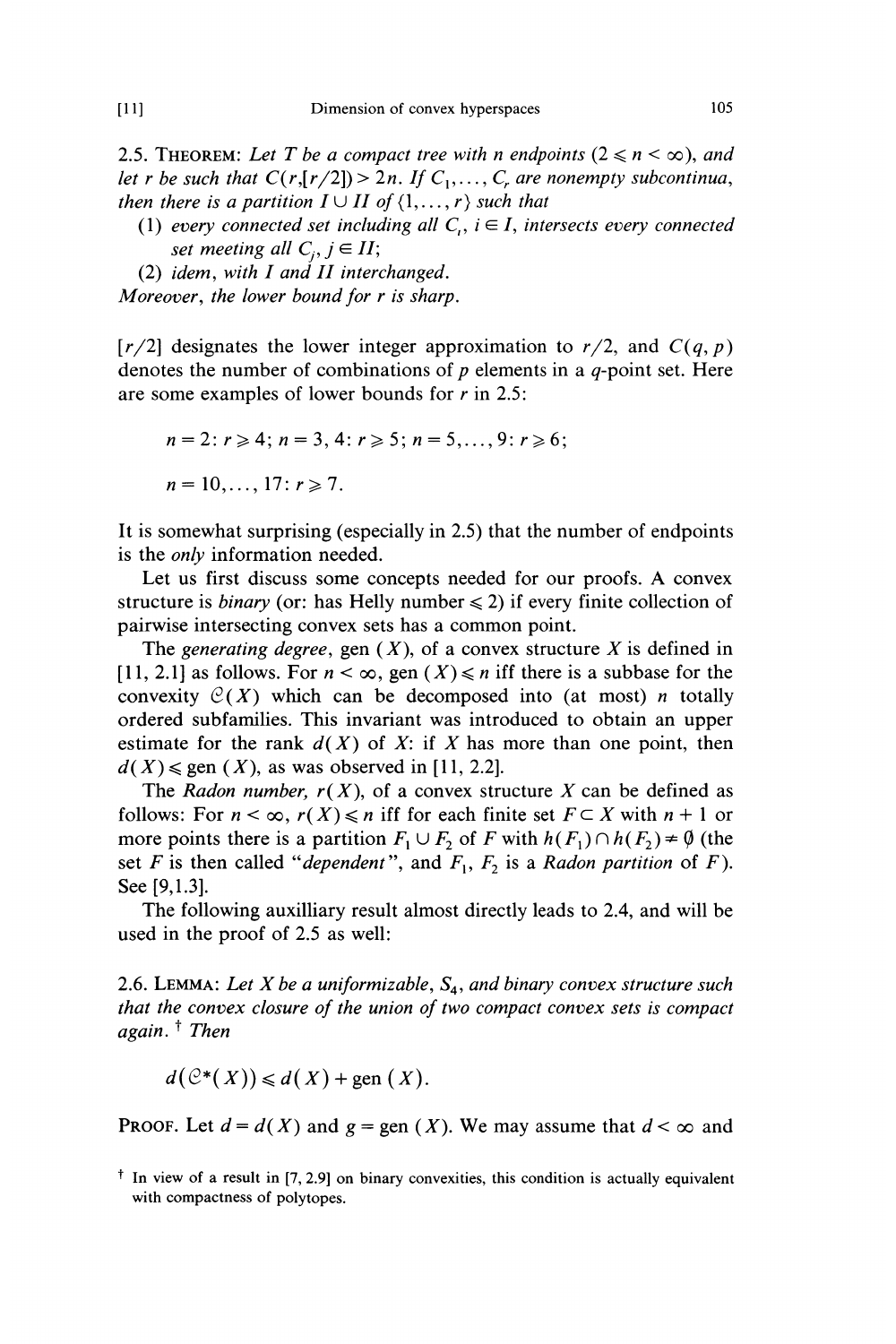$g < \infty$ . Let  $D_1, \ldots, D_{d+g+1}$  be members of  $C^*(X)$  which form a free collection. Then, for each i, there is a closed half-space  $\mathcal{K}$ , of  $\mathcal{C}^*(X)$  with

$$
D_i \notin \mathcal{K}_i, h\{D_i | j \neq i\} \subset \mathcal{K}_i.
$$

By [12, 1.2] each  $\mathcal{K}$ , is of type

$$
({}^{3}) \langle H_{1} \rangle \cap \mathcal{C}^{*}(X), \text{ or } ({}^{4}) \langle H_{1}, X \rangle \cap \mathcal{C}^{*}(X),
$$

where  $H_i$  is a closed half-space of X. Let us assume that  $(3)$  is in order for  $i \in I$  only, where I has p members ( $p \ge 0$ ). For each  $i \in I$  we have

$$
D_i \not\subset H_i; D_j \subset H_i \quad \text{for } j \neq i.
$$

Choose a point  $x_i \in D_i \setminus H_i$ . Then for  $i \neq j$  in I, we have  $x_i \notin H_i$ ,  $x_i \in D_i \subset H_i$ , and hence that  $\{x_i | i \in I\}$  is a free collection in X. Consequently,  $p \le d$ , and there are at least  $g + 1$  indices left, for which  $\mathcal{F}_{i} = \langle H_{i}, X \rangle \cap \mathcal{C}^{*}(X)$ . For every two of such remaining indices  $i \neq j$ , we have  $H_i \not\subset H_j$  since  $H_i$  meets  $D_j$  and  $D_j$  is disjoint with  $H_j$ . It was shown in [11, 2.3] that for a binary  $S_4$  convexity the generating degree is "realized" by the subbase of all (closed) half-spaces. Hence this subbase can be decomposed into g chains, contradicting with the obtaining of at least  $g + 1$  mutually incomparable closed half-spaces of X.  $\Box$ 

**PROOF OF 2.4 AND 2.5: The collection**  $C(T)$  **of all connected subsets of T** constitutes a uniform, binary and  $S_4$  convexity on T by [7, 2.10] and  $[10, 3.9]$ . It was shown in  $[11, 3.1]$  that

 $d(T)$  = gen(T) = number of endpoints of T.

whence by lemma 2.6, the rank of  $C^*(T)$  is at most 2n. By [11, 4.2], the rank of an *n*-dimensional "sufficiently nice" convex structure (like  $C^*(T)$ ) is *at least* equal to twice its dimension. Hence,

$$
({}^{5}) d\left(\mathcal{C}^{*}(T)\right)=2n.
$$

Taking  $2n + 1$  or more subcontinua of T, one of them must be in the hull of the other ones, which is expressed more explicitly in (1) and (2) of 2.4 (the hull of a compact set in T is closed by  $[9, 2.14]$ ).

It was shown in [9, 2.11] that the Radon number of an *n*-dimensional uniformizable,  $S_4$ , binary convexity with connected convex sets and with compact polytopes must be equal to  $r_n$  or  $r_n + 1$ , where  $r_n$  is the Radon number of the n-cube, equipped with its "subcube" convexity. Also, equality with  $r_n + 1$  can occur only for a restricted number of dimensions. This result was slightly improved in [12, 3.3] with the aid of convex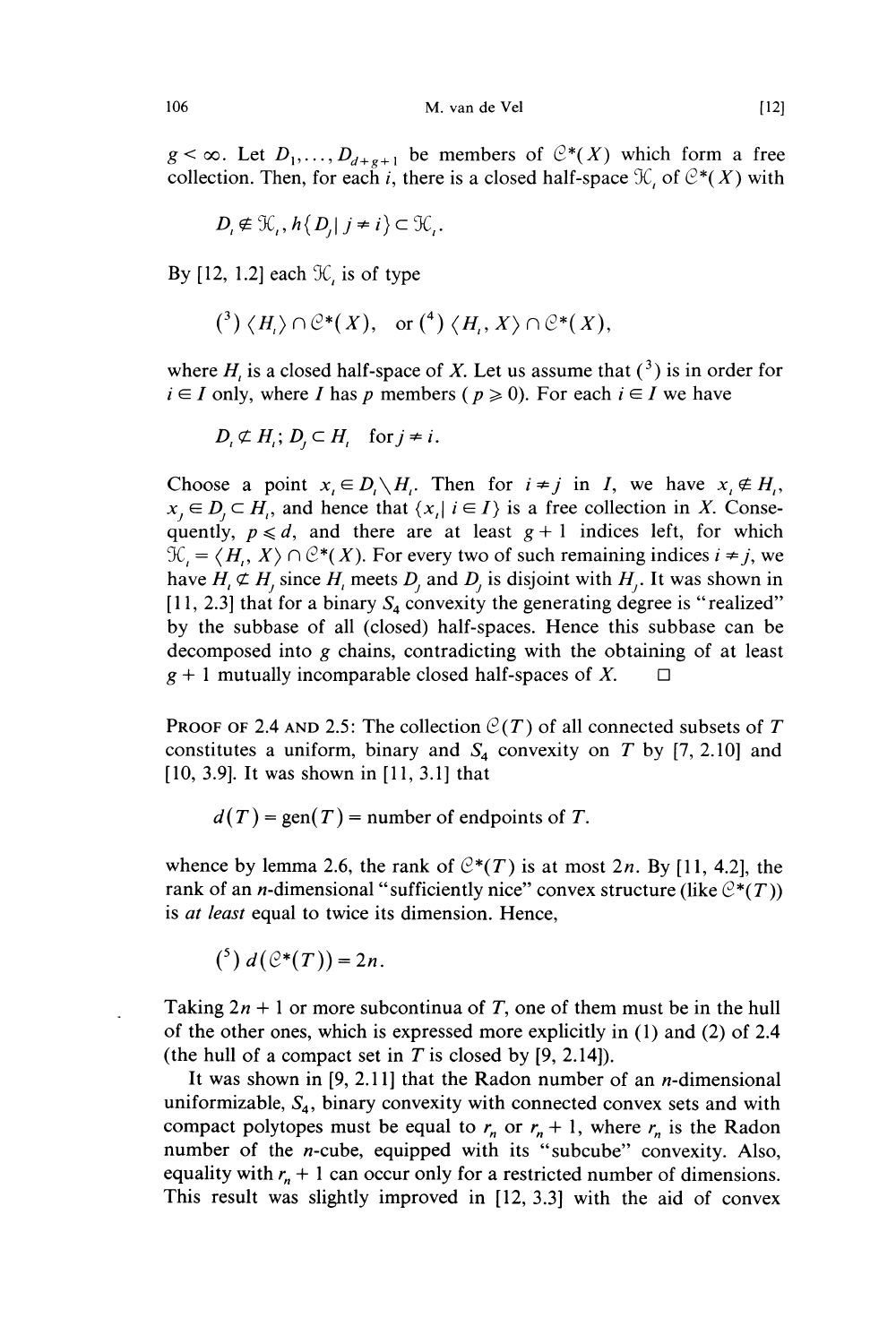hyperspace techniques: if the rank of  $X$  (as above) is minimal (twice the dimension *n* of *X*) then  $r(X)$  equals  $r_n$ .

Note that  $C^*(T)$  is *n*-dimensional since  $n = d(T)$ , and that the convexity on  $C^*(T)$  is also binary by [5, 5.4]. Hence by  $(5)$  and by the above quoted result, the Radon number of  $C^*(T)$  equals  $r_n$ . By a result of Eckhoff,  $r_n$  is the largest among all r with  $C(r, [r/2]) \le 2n$  ([1, Satz 3]). Hence, taking r subcontinua  $C_1, \ldots, C_r$  of T with r not satisfying this inequality, there must be a partition  $I \cup II$  of  $\{1, \ldots, r\}$  with

$$
h\{C_i|i\in I\}\cap h\{C_i|j\in II\}
$$

nonempty. Using the fact that the convex hull of a compact set in  $T$  is closed, it is not difficult to see that the above property is equivalent to (1) and (2) in 2.5.  $\Box$ 

We note that binarity is involved in lemma 2.6 only to ensure that the generating degree is "realized" by the subbase of all half-spaces. For  $S_3$ -convexities it is known, [11, 2.3], that gen is realized by a subbase consisting of some (not all) half-spaces, but it is not known whether the subbase of *all* half-spaces behaves the same way.

2.7. REMARK: Let  $X$  be a compact uniformizable convex structure. Then the convex hyperspace  $C^*(X)$  can be looked upon as a *topological* semilattice, where the "infimum" of C,  $D \in \mathbb{C}^*(X)$  is taken as  $h^*(C \cup D)$ . Certain results of Lawson, [3, 3.4] and [4, 2.2], assert that for a compact chain-wise connected semilattice S, breadth equals the "cohomological" dimension, cd S, or equals cd  $S + 1$ . This suggests a close relationship between the rank of X and the breadth of  $C^*(X)$  (which is chain-wise connected iff all convex sets in  $X$  are connected). And indeed, it is easy to show that both invariants are equal. With some more efforts, it can be shown that if  $d(X)$  is strictly larger than the Helly number of X (which is the case if  $X$  is as in 0.1 and has more than one point) then the breadth of  $C^*(X)$  equals cd  $C^*(X)$ , not cd  $C^*(X) + 1$ . Recently, we have been able to show that "cohomological" dimension equals convex dimension for compact, uniformizable  $S_4$ -convexities with connected convex sets. A paper on this topic is in preparation.

Joining these efforts together leads to an independent proof of theorem 0.1.

#### References

- [1] J. ECKHOFF: Der Satz von Radon in konvexen Produktstrukturen II. Monatsh. für Math. 73 (1969) 7-30.
- [2] R.E. JAMISON: A General Theory of Convexity. Dissertation, University of Washington, Seattle, Washington, 1974.
- [3] J.D. LAWSON: The relation of breadth and co-dimension in topological semilattices. Duke Math. J. 37 (2) (1970) 207-212.